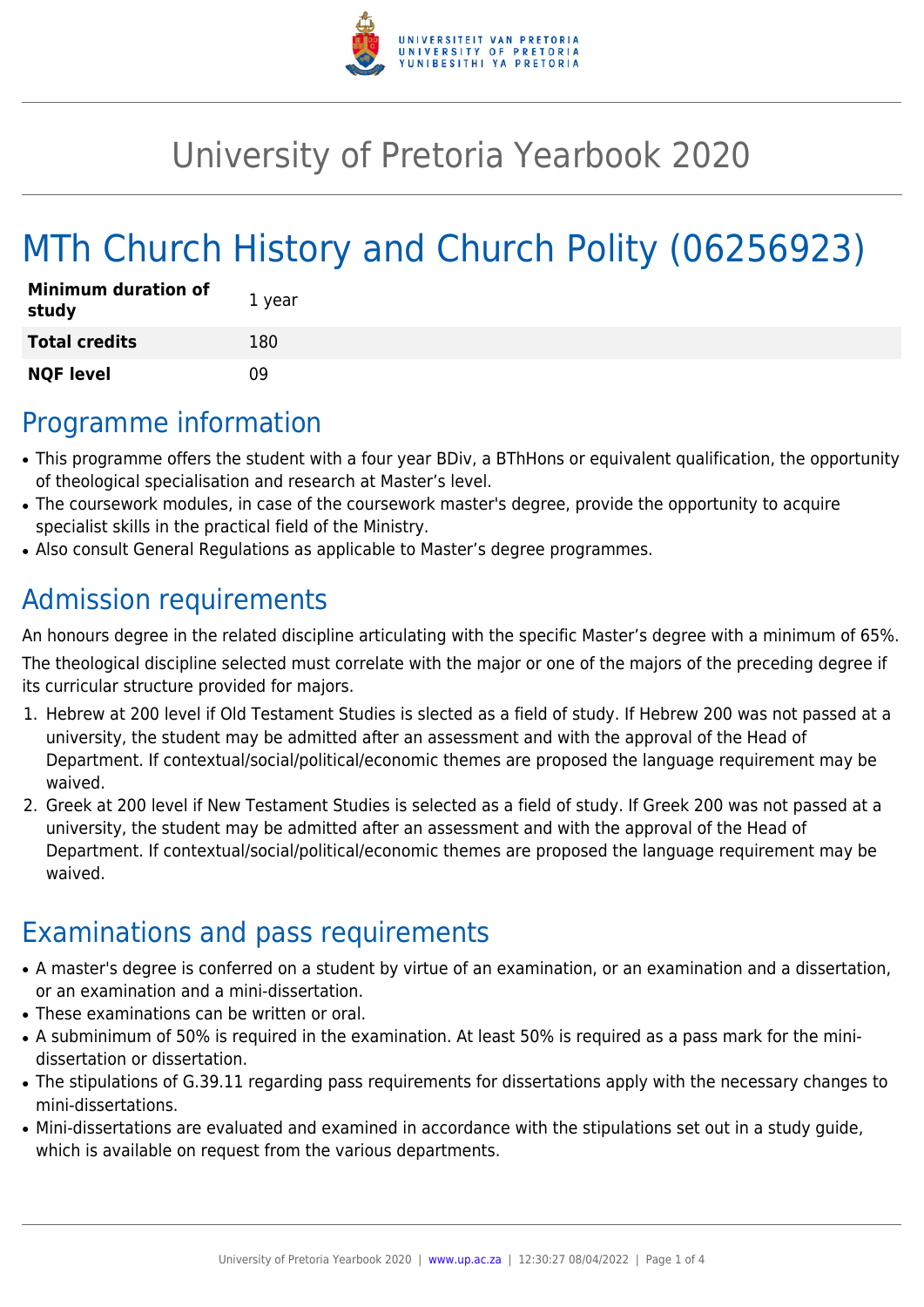

# Research information

### **Dissertation**

In the case of the dissertation only, the proposed title, research design and methodology must be submitted for approval to the Research and Ethics Committee via the supervisor and the head of department before a student may commence with the writing of a dissertation. The final title must be approved by the Postgraduate Committee and submitted to the faculty board for notification before submission of the thesis for examination.

#### **Article for publication**

- Unless Senate, on the recommendation of the supervisor, decides otherwise, a student, before or on submission of a dissertation, must submit at least one draft article for publication in a recognized academic journal and in the case of a thesis, must submit proof of submission of an article issued by an accredited journal, to the Head: Student Administration.
- The draft or submitted article, as the case may be, should be based on the research that the student has conducted for the dissertation/thesis and be approved by the supervisor if the supervisor is not a co-author.
- The supervisor shall be responsible for ensuring that the paper is taken through all the processes of revision and resubmission, as may be necessary. Conferment of the degree may be made subject to compliance with the stipulations of this regulation.

### Pass with distinction

In order to pass with distinction at least 75% for the dissertation must be obtained.

The degree must be completed in the minimum prescribed period with a maximum of one additional year allowed.

### General information

#### **Registration for postgraduate programmes**

#### **1. Concurrent registration for a second postgraduate programme**

No student is allowed to register for more than one postgraduate programme concurrently, except where the student's academic record warrants it and with the Dean's approval. Continuation of study for the second postgraduate programme will be subject to favourable progress reported by the heads of department in the Faculty of Theology. However, no student will be allowed to participate in examinations for a second postgraduate programme in another faculty during the examinations of the Faculty of Theology.

#### **2. Renewal of registration**

Students of the University are registered for one year of study. After an academic year has expired, students wishing to continue their studies at the University must renew their registration and pay such fees for renewal of registration as prescribed.

No interruption may occur in a postgraduate student's registration for a postgraduate study programme. Should a student interrupt his/her studies, such a student will upon re-registration be liable for the full fees applicable to the degree programme.

If a student interrupts registration for the postgraduate programme and it is not renewed within four years of the first registration, the credits obtained will no longer be valid. The student should repeat the modules already passed.

A student for an honours degree must complete his or her studies within two years. Under special circumstances, the Dean, on the recommendation of the relevant head of department, may give approval for a limited fixed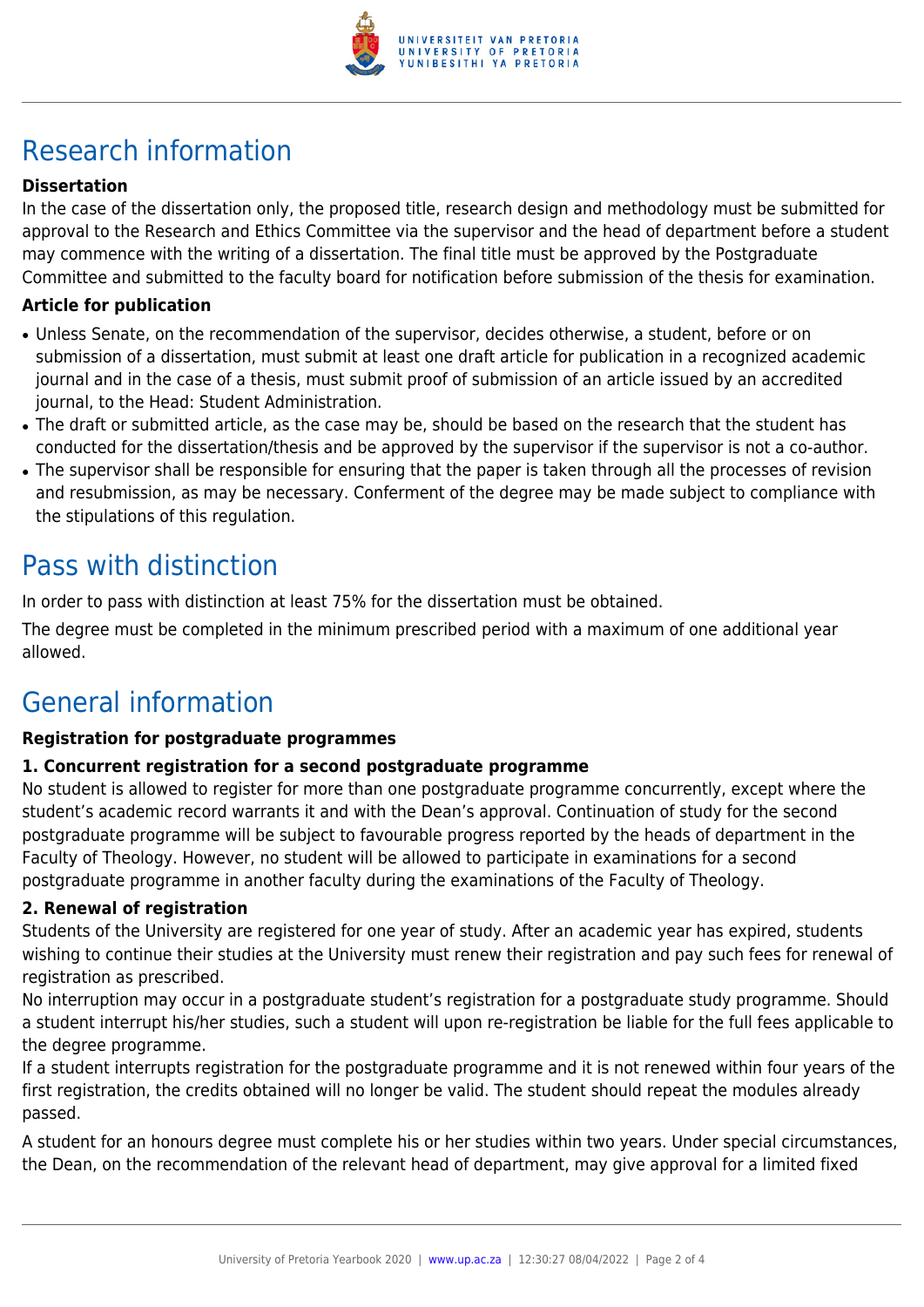

extension of this period.

A master's degree is conferred on a student only if at least one year has expired after obtaining the qualifications required for master's study.

A doctorate is conferred on a student only if at least 12 months since registration for the doctorate at this University have expired. Subject to other faculty regulations, a student for a doctorate must complete his or her studies within three years after first registering for the degree. Under special circumstances, the Dean, on the recommendation of the relevant head of department, may give approval for a limited fixed extension of this period.